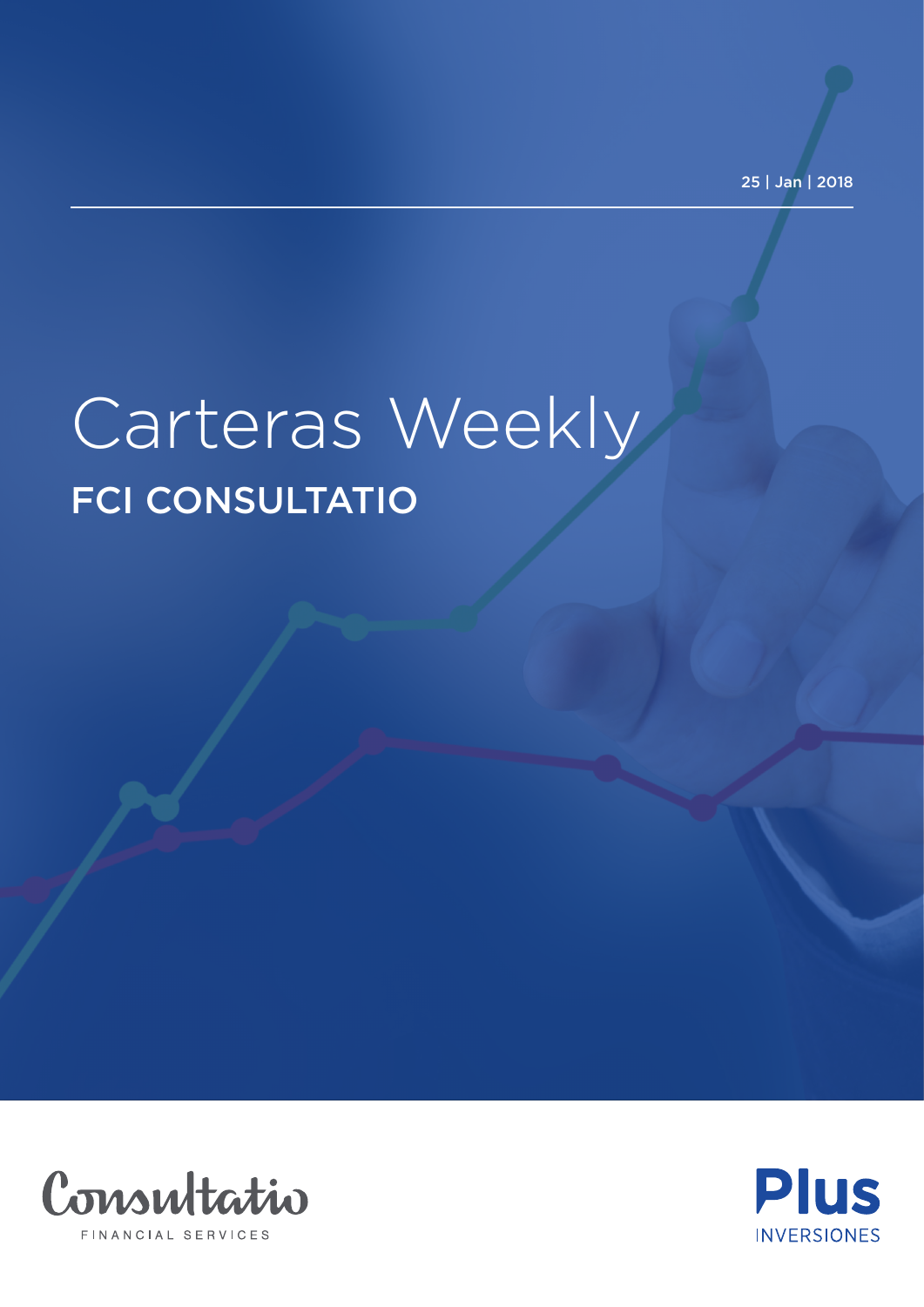**Plus INVERSIONES** 

| <b>Security</b>                                                                                  | Weight         | Yield  | <b>Duration</b> |
|--------------------------------------------------------------------------------------------------|----------------|--------|-----------------|
| Cheque de Pago Diferido                                                                          | 0.01%          | 24.55% | 0.0             |
| <b>Fideicomisos Financieros ARS</b>                                                              | 1.34%          | 27.25% | 0.6             |
| <b>Fondos Comunes de Inversion</b>                                                               | 0.04%          | 16.46% | 0.0             |
| <b>LEBAC</b>                                                                                     | 63.49%         | 26.83% | 0.1             |
| Letras Provinciales - Badlar Linked                                                              | 8.64%          | 26.87% | 2.7             |
| LETRAS DE LA PCIA DE NEQUEN MEDIANO PZO CL1 S1 VTO 9/9/2020                                      | 0.63%          | 27.78% | 0.3             |
| TITULO DE DEUDA CIUDAD DE BUENOS AIRES CLASE 20 VTO 23/01/2022                                   | 0.40%          | 26.49% | 0.3             |
| TITULOS DE REESTRUCTURACION DE DEUDAS 2015 MENDOZA VTO 23/11/2018                                | 0.39%          | 31.18% | 0.3             |
| LETRA DEL TESORO DE LA PCIA DE NEUQUEN CLASE 1 SERIE 1 VENC 2021                                 | 0.40%          | 27.76% | 0.3             |
| TITULOS DE DEUDA PUBLICA CLASE 22 A TASA VARIABLE CON VENC 29/03/2024                            | 0.66%          | 26.37% | 0.3             |
| LETRAS DEL TESORO DE LA PCIA DE RIO NEGRO SERIE III CLASE 3                                      | 0.24%          | 26.98% | 0.3             |
| TITULOS DE DEUDA EN PESOS DE LA PCIA DE BS AS VENC 31/05/2022                                    | 0.58%          | 25.71% | 0.3             |
| T.D. PCIA. MENDOZA VTO 09/06/2021 CL.1 \$ / 32913 / PMJ21                                        | 1.64%          | 26.91% | 0.3             |
| TITULO DE DEUDA CIUDAD DE BUENOS AIRES CLASE 23 VTO 22/02/2028                                   | 3.70%          | 26.45% | 0.3             |
| <b>Letras Provinciales - Fixed Rate</b>                                                          | 1.08%          | 26.17% | 0.1             |
| LETRA PCIA CHUBUT SERIE XXXIV CLASE III 213 DIAS VTO 23/02/2018                                  | 0.22%          | 26.75% | 0.3             |
| LETRA PCIA CHUBUT SERIE XXXIII CLASE III 217 DIAS VTO 26/01/2018 / BUE18                         | 0.44%          | 24.34% | 0.2             |
| LETRA PCIA CHUBUT SERIE XXXV CLASE II 211 DIAS VTO 23/03/2018                                    | 0.43%          | 27.75% | 0.3             |
| <b>ON Corporativas - BADLAR Linked</b>                                                           | 28.49%         | 27.04% | 1.6             |
| ON AGROFINA CL 5 VTO 16/02/2019                                                                  | 0.10%          | 27.90% | 0.3             |
| ON AXION ENERGY CLASE 6 VTO 03/11/2020                                                           | 0.04%          | 26.79% | 0.3             |
| ON BACS CLASE XI VTO 10/11/2019                                                                  | 0.49%          | 26.98% | 0.3             |
| ON BANCO CIUDAD CLASE 10 VTO 06/12/2020                                                          | 0.24%          | 27.00% | 0.3             |
| ON BANCO COMAFI CLASE 15 TASA VARIABLE VENC 15/03/2018                                           | 0.08%          | 28.03% | 0.3             |
| ON BANCO ITAU CLASE 21 TV A 36 MESES VTO 26/12/2019                                              | 0.20%          | 26.76% | 0.3             |
| ON BANCO PROVINCIA CL 2 A TV A 36 MESES, VTO 08/11/2019                                          | 0.16%          | 26.53% | 0.3             |
| ON BANCO SANTANDER RIO CLASE 13 VENC 20/07/2019                                                  | 0.38%          | 26.42% | 0.3             |
| ON BCO SUPERVIELLE CL 6, VTO 12/10/2018                                                          | 0.62%          | 26.78% | 0.3             |
| ON DISAL SA SERIE III CLASE E VTO 15/05/2018                                                     | 0.06%          | 27.75% | 0.3             |
| ON JOHN DEERE CLASE 6 VENC 30/03/2018                                                            | 0.08%          | 27.23% | 0.3             |
| ON LEDESMA CLASE 5 VENC 25/07/2019                                                               | 0.12%          | 26.77% | 0.3             |
| ON PANAMERICAN ENERGIA LLC ARG VENC 18/03/2018                                                   | 0.18%          | 27.54% | 0.3             |
| ON QUICKFOOD CLASE 9 VTO 24/11/2022                                                              | 0.29%          | 27.78% | 0.3             |
| ON ROGIRO CLASE 11 VTO 30/09/2019                                                                | 0.07%          | 29.00% | 0.3             |
|                                                                                                  |                | 27.02% |                 |
| ON TARJETA NARANJA CL 35 S2 VTO 27/09/2020                                                       | 0.39%<br>0.28% | 27.16% | 0.3<br>0.3      |
| ON TARJETA NARANJA CL 36 S2 VTO 07/12/2019<br>ON TARJETA NARANJA CLASE 33 SERIE 2 VTO 13/04/2019 |                |        |                 |
| ON TARJETAS CUYANAS CL XXVI S2 VTO 24/10/2020                                                    | 0.08%          | 27.02% | 0.3             |
|                                                                                                  | 0.12%          | 27.06% | 0.3             |
| ON TARJETAS CUYANAS SA CL 27 VTO 10/02/2020                                                      | 0.16%          | 27.17% | 0.3             |
| ON TOYOTA CIA FCIERA ARG CLASE 19 VTO 22/06/2018                                                 | 0.05%          | 25.77% | 0.3             |
| ON YPF CLASE 35 \$ VTO 24/09/2019                                                                | 0.33%          | 27.50% | 0.3             |
| ON YPF CLASE 44 VENC 10/12/2018                                                                  | 2.08%          | 26.90% | 0.3             |
| ON BANCO COMAFI CLASE 17 VENC 23/02/2019                                                         | 0.08%          | 25.90% | 0.3             |
| ON TELECOM PERSONAL SERIE 3 VENC 16/05/2018                                                      | 0.24%          | 26.47% | 0.3             |
| ON YPF CLASE 42 VENC 24/09/2020                                                                  | 0.42%          | 26.90% | 0.3             |
| ON SANTANDER RIO CLASE 19 VENC 30/03/2020                                                        | 1.00%          | 26.53% | 0.3             |
| ON BACS CLASE 13 VENC 28/04/2020                                                                 | 0.16%          | 26.55% | 0.3             |
| ON LOS GROBO CLASE VI VENCE 09/05/2019                                                           | 0.24%          | 27.01% | 0.3             |
| ON CCF CCLASE 14 VENC 10/05/2019                                                                 | 0.12%          | 26.44% | 0.3             |

**CONSULTATIO AHORRO PLUS ARGENTINA F.C.I.**



FINANCIAL SERVICES

www.consultatioplus.com

comercial@consultatioinvestments.com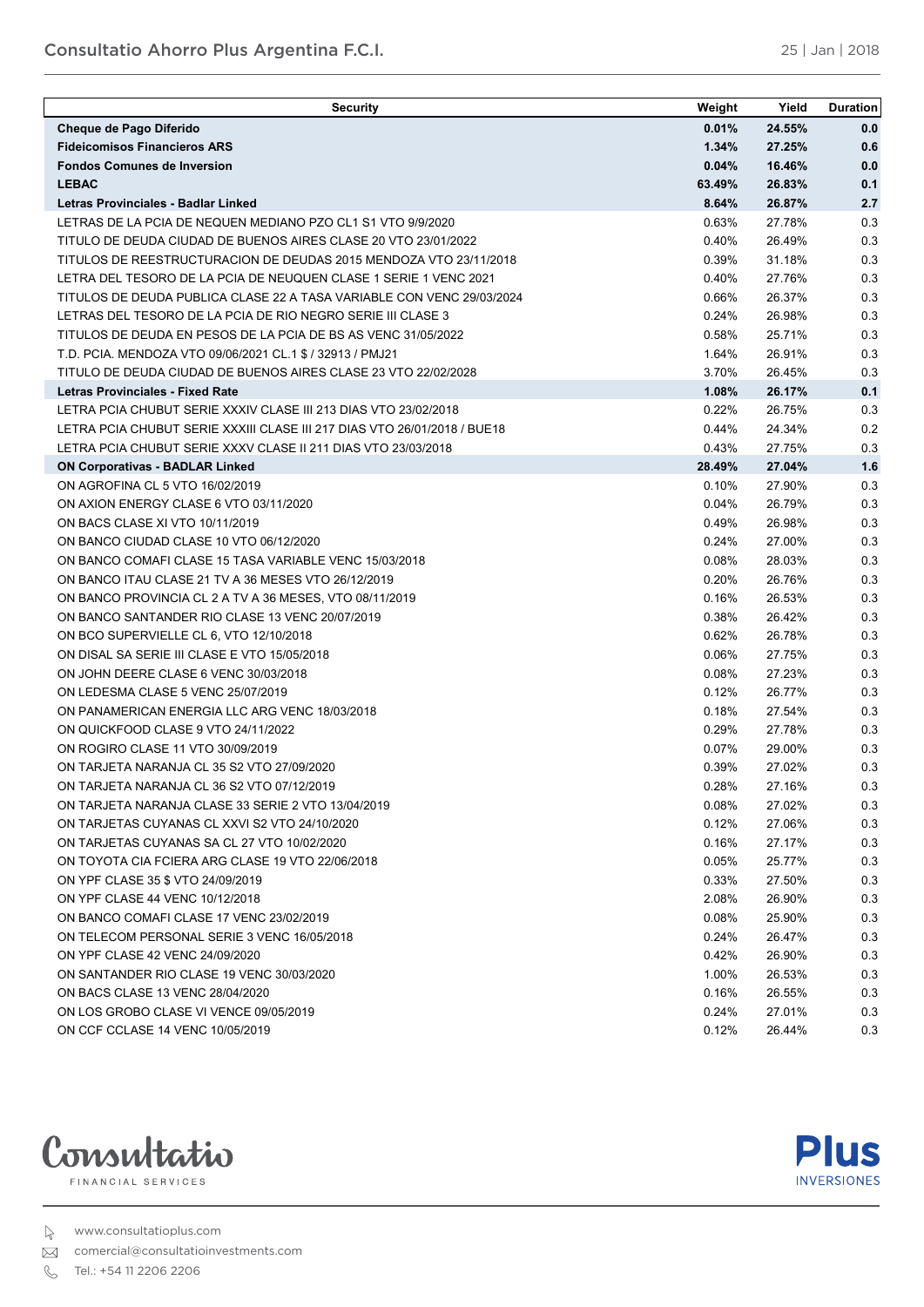| <b>Security</b>                                   | Weight   | Yield    | Duration |
|---------------------------------------------------|----------|----------|----------|
| ON GPAT SERIE 27 CLASE B VENC 10/05/2020          | 0.24%    | 26.49%   | 0.3      |
| ON BANCO GALICIA CLASE 4 VENC 18/05/2020          | 0.64%    | 26.33%   | 0.3      |
| ON BANCO COMAFI 18 CLASE A VENC 18/02/2020        | 0.12%    | 26.49%   | 0.3      |
| ON AGROMETAL CLASE 1 VENC 24/11/2018              | 0.11%    | 26.94%   | 0.3      |
| ON BANCO ITAU CLASE 19 VENC 13/07/2019            | 0.15%    | 26.44%   | 0.3      |
| ON SANTANDER RIO CLASE 15 VENC 19/09/2019         | 0.31%    | 26.60%   | 0.3      |
| ON MILICIC SERIE 4 VENC 06/06/2019                | 0.12%    | 26.39%   | 0.3      |
| ON TARJETAS CUYANAS CL 28 SERIE II VTO 09/06/2021 | 0.24%    | 26.72%   | 0.3      |
| ON ALBANESI CLASE III \$ VTO 15/06/2021 / LSC3O   | 0.33%    | 27.46%   | 0.3      |
| ON BANCO HIPOTECARIO SERIE 40 VTO 12/01/2020      | 2.45%    | 26.53%   | 0.3      |
| ON CENTRAL TERMICA ROCA 4 VTO 24-07-2021          | 0.38%    | 28.03%   | 0.3      |
| ON YPF SERIE 34 VENC 24/09/2024                   | 0.74%    | 28.14%   | 0.3      |
| ON YPF CLASE 17 SIMPLES \$ VTO 30/04/2020         | 4.06%    | 26.81%   | 0.3      |
| ON YPF CLASE 49 VENC 18/04/2020                   | 0.80%    | 27.07%   | 0.3      |
| ON YPF CLASE 43 VTO 21/10/2023                    | 0.72%    | 28.02%   | 0.3      |
| ON YPF CLASE 36 VENC 10/02/2020                   | 1.20%    | 28.23%   | 0.3      |
| ON BANCO SANTANDER RIO SA CLASE 9 VTO 19/11/2018  | 0.40%    | 27.00%   | 0.3      |
| ON GENERACION MEDITERRANEA CLASE 8 VTO 29/08/2021 | 0.18%    | 28.01%   | 0.3      |
| ON Rombo Cia Financiera Serie 39                  | 0.57%    | 27.12%   | 0.3      |
| ON BANCO CIUDAD - CLASE 14                        | 1.62%    | 27.50%   | 0.3      |
| ON ROMBO CIA FINANCIERA SERIE 40 VTO 02/11/2020   | 0.41%    | 27.68%   | 0.3      |
| ON HIPOTECARIO CLASE 48 VTO 07/11/2022            | 2.53%    | 26.85%   | 0.3      |
| ON BANCO CIUDAD CLASE 16 VTO 05/12/2022           | 0.48%    | 26.99%   | 0.3      |
| ON BANCO HSBC 2017 - CLASE VII VTO 07-12-2020     | 0.32%    | 25.60%   | 0.3      |
| ON BANCO COMAFI CLASE 20 VTO 06/06/2019           | 0.16%    | 27.81%   | 0.3      |
| ON BANCOR SERIE II VTO 18/12/2020                 | 0.24%    | 26.66%   | 0.3      |
| ON FCA CIA FINANCIERA CLASE 14 VTO 16/12/2019     | 0.12%    | 26.56%   | 0.3      |
| <b>ON Corporativas - Fixed Rate</b>               | 0.52%    | 24.16%   | 0.8      |
| ON GPAT CIA FINANCIERA SERIE XXV VTO 08/05/2018   | 0.20%    | 24.00%   | 0.2      |
| ON BANCO HSBC 2017 - CLASE VI VTO 07-06-2019      | 0.32%    | 24.26%   | 0.2      |
| <b>ON Corporativas - Inflation Linked</b>         | 0.11%    | 23.03%   | 0.8      |
| <b>ON Corporativas - Repo Linked</b>              | 0.33%    | 27.07%   | 1.8      |
| <b>Plazo Fijo CER</b>                             | 0.54%    | 20.01%   | 180.0    |
| <b>Otros</b>                                      | $-4.60%$ | $0.00\%$ | 0.0      |
| <b>Grand Total</b>                                | 100.00%  | 26.83%   | 1.7      |

**CONSULTATIO AHORRO PLUS ARGENTINA F.C.I.**



**Plus INVERSIONES** 

www.consultatioplus.com

comercial@consultatioinvestments.com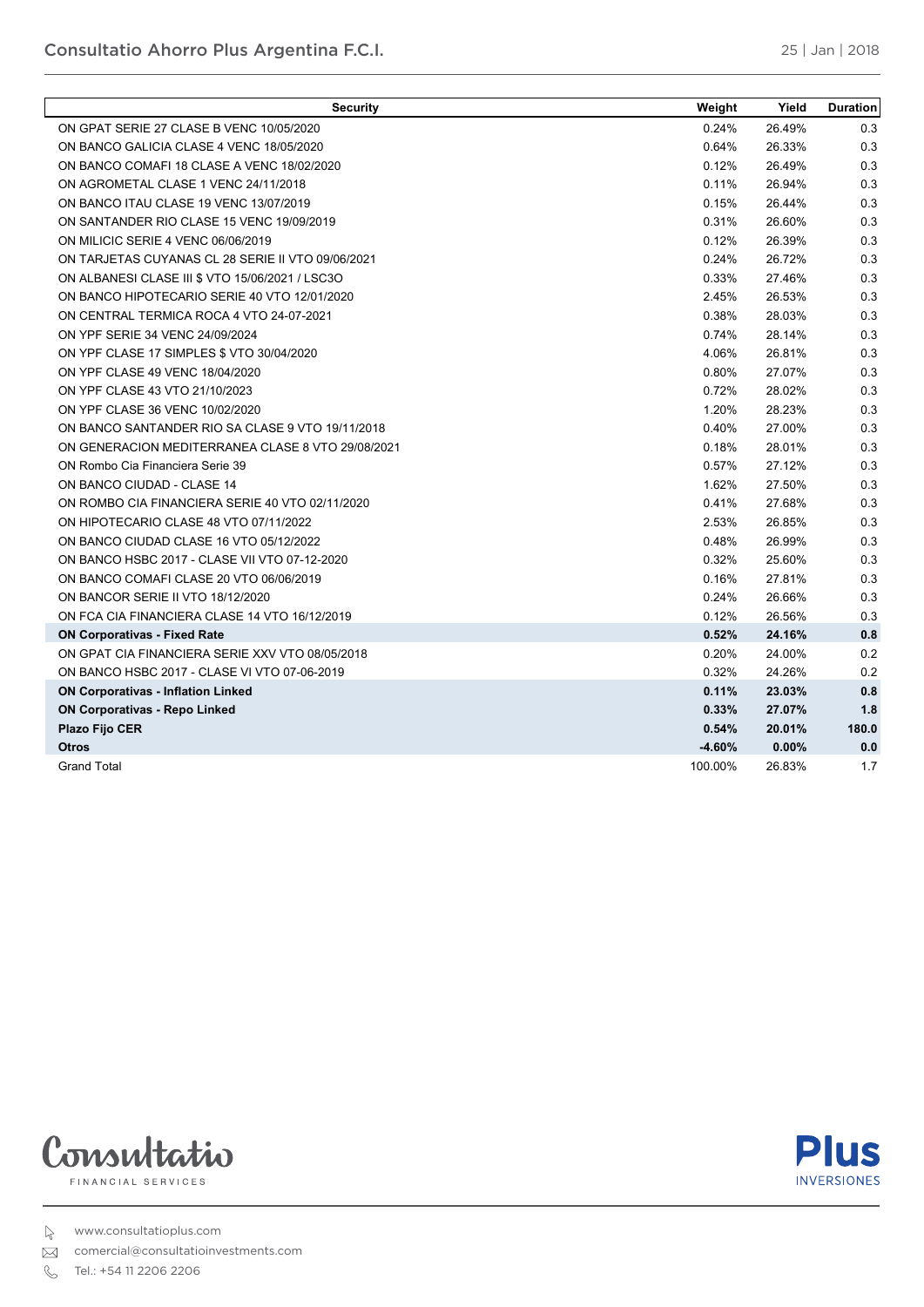**Plus** 

**INVERSIONES** 

| Security                                                                         | Weight   | Yield     | <b>Duration</b> |
|----------------------------------------------------------------------------------|----------|-----------|-----------------|
| <b>Bonos Soberanos - CER Linked</b>                                              | 10.37%   | 27.10%    | 6.91            |
| BONCER 2021 - BONO DEL TESORO DE LA NAC ARG 2,5% VENC 22/07/2021                 | 2.33%    | 26.89%    | 0.27            |
| BONOS CONSOLIDACION PESOS 6 TA.S. 2% ESC                                         | 0.34%    | 27.12%    | 0.27            |
| BONOS DISCOUNT EN PESOS AL 5.83 VENC 15/12/2033                                  | 6.46%    | 27.98%    | 0.28            |
| BONOS GARANTIZADOS DECRETO 1579/02 \$ ESC                                        | $0.15\%$ | $-14.57%$ | -0.15           |
| BONCER 2020 - BONO DEL TESORO DE LA NAC ARG 2.25% VENC 28/04/2020                | 0.66%    | 27.55%    | 0.28            |
| <b>BONO CUASIPAR CUAP ARS</b>                                                    | 0.42%    | 29.21%    | 0.29            |
| Cheque de Pago Diferido                                                          | 1.75%    | 8.23%     | 913.46          |
| <b>Fideicomisos Financieros ARS</b>                                              | 1.57%    | 27.76%    | 0.64            |
| <b>Fondos Comunes de Inversion</b>                                               | 0.02%    | 16.26%    | 0.00            |
| Letras Provinciales - Badlar Linked                                              | 26.65%   | 26.45%    | 2.85            |
| LETRA DE LA PCIA DE BUENOS AIRES A 36 MESES VTO 06/12/2019                       | 0.63%    | 25.98%    | 0.26            |
| LETRAS DE LA PCIA DE NEQUEN MEDIANO PZO CL1 S1 VTO 9/9/2020                      | 0.54%    | 27.78%    | 0.28            |
| TITULO DE DEUDA CIUDAD DE BUENOS AIRES CLASE 20 VTO 23/01/2022                   | 0.67%    | 26.49%    | 0.26            |
| TITULO DE DEUDA DE LA PCIA DE SALTA CLASE 1 VTO 24/4/2018                        | $0.00\%$ | 29.00%    | 0.29            |
| LETRA DEL TESORO DE LA PCIA DE NEUQUEN CLASE 1 SERIE 1 VENC 2021                 | 0.71%    | 27.76%    | 0.28            |
| TITULOS DE DEUDA PUBLICA CLASE 22 A TASA VARIABLE CON VENC 29/03/2024            | 7.01%    | 26.37%    | 0.26            |
| LETRAS DEL TESORO DE LA PCIA DE RIO NEGRO SERIE III CLASE 3                      | 0.44%    | 26.98%    | 0.27            |
| TITULOS DE DEUDA EN PESOS DE LA PCIA DE BS AS VENC 31/05/2022                    | 3.75%    | 25.71%    | 0.26            |
| T.D. PCIA. MENDOZA VTO 09/06/2021 CL.1 \$ / 32913 / PMJ21                        | 3.89%    | 26.91%    | 0.27            |
| LETRAS DEL TESORO DE LA PCIA NEUQUEN GARANTIZADAS CLASE 2 SERIE II VENC 06/06/18 | 0.43%    | 26.47%    | 0.26            |
| TITULO DE DEUDA CIUDAD DE BUENOS AIRES CLASE 23 VTO 22/02/2028                   | 8.56%    | 26.45%    | 0.26            |
| Letras Provinciales - Dolar Linked                                               | 0.21%    | 26.56%    | 0.77            |
| BONO CIUDAD DE BUENOS AIRES 1.95% VTO 20/12/2019                                 | 0.11%    | 26.87%    | 0.27            |
| TITULOS DE DEUDA DE NEUQUEN GARANTIZADOS CLASE 2 SERIE I                         | 0.10%    | 26.20%    | 0.26            |
| Letras Provinciales - Fixed Rate                                                 | 3.18%    | 26.14%    | 0.24            |
| LETRA PCIA CHUBUT SERIE XXXIV CLASE III 213 DIAS VTO 23/02/2018                  | 0.30%    | 26.75%    | 0.27            |
| LETRA PCIA CHUBUT SERIE XXXIII CLASE III 217 DIAS VTO 26/01/2018 / BUE18         | 0.43%    | 24.34%    | 0.24            |
| LETRA PCIA CHUBUT SERIE XXXV CLASE II 211 DIAS VTO 23/03/2018                    | 0.55%    | 27.75%    | 0.28            |
| LETRAS DEL TESORO DE LA PCIA DE BS AS EN PESOS VTO 22-02-18 A 154 DIAS           | 0.67%    | 25.25%    | 0.25            |
| LETRA PCIA RIO NEGRO SERIE VII CLASE 1 VTO 18/06/18                              | 0.24%    | 29.69%    | 0.30            |
| LETRAS DE CABA SERIE 1 A 190 DIAS VENC 02/08/2018                                | 1.00%    | 25.60%    | 0.26            |
| <b>ON Corporativas - BADLAR Linked</b>                                           | 31.87%   | 27.05%    | 1.64            |
| ON AGROFINA CL 5 VTO 16/02/2019                                                  | 0.10%    | 27.90%    | 0.28            |
| ON AXION ENERGY CLASE 6 VTO 03/11/2020                                           | 0.59%    | 26.79%    | 0.27            |
| ON BANCO COMAFI CLASE 15 TASA VARIABLE VENC 15/03/2018                           | 0.08%    | 28.03%    | 0.28            |
| ON BANCO PROVINCIA CL 2 A TV A 36 MESES, VTO 08/11/2019                          | 0.12%    | 26.53%    | 0.27            |
| ON BANCO SANTANDER RIO CLASE 13 VENC 20/07/2019                                  | 0.15%    | 26.42%    | 0.26            |
| ON BANCO SANTANDER RIO SA CLASE XI VTO 20/01/2019                                | 0.15%    | 27.02%    | 0.27            |
| ON LEDESMA CLASE 5 VENC 25/07/2019                                               | $0.11\%$ | 26.77%    | 0.27            |
| ON PAN AMERICAN ENERGY CLASE 8 VTO 10/12/2020                                    | 0.57%    | 27.03%    | 0.27            |
| ON PANAMERICAN ENERGIA LLC ARG VENC 18/03/2018                                   | 0.43%    | 27.54%    | 0.28            |
| ON ROMBO CIA FINANCIERA SERIE 31 VENC 09/05/2018                                 | 0.11%    | 25.06%    | 0.25            |
| ON TARJETA NARANJA CL 35 S2 VTO 27/09/2020                                       | 0.27%    | 27.02%    | 0.27            |
| ON TARJETA NARANJA CL 36 S2 VTO 07/12/2019                                       | 0.19%    | 27.16%    | 0.27            |
| ON TARJETAS CUYANAS CL XXVI S2 VTO 24/10/2020                                    | 0.08%    | 27.06%    | 0.27            |
| ON TARJETAS CUYANAS CLASE 24 SERIE 2 VTO 05/05/2019                              | 0.17%    | 28.24%    | 0.28            |
| ON TARJETAS CUYANAS SA CL 27 VTO 10/02/2020                                      | 0.16%    | 27.17%    | 0.27            |
| ON TOYOTA CIA FCIERA ARG CLASE 19 VTO 22/06/2018                                 | 0.05%    | 25.77%    | 0.26            |
| ON YPF CLASE 44 VENC 10/12/2018                                                  | 2.43%    | 26.90%    | 0.27            |

**CONSULTATIO RENTA NACIONAL F.C.I.**



FINANCIAL SERVICES

www.consultatioplus.com

comercial@consultatioinvestments.com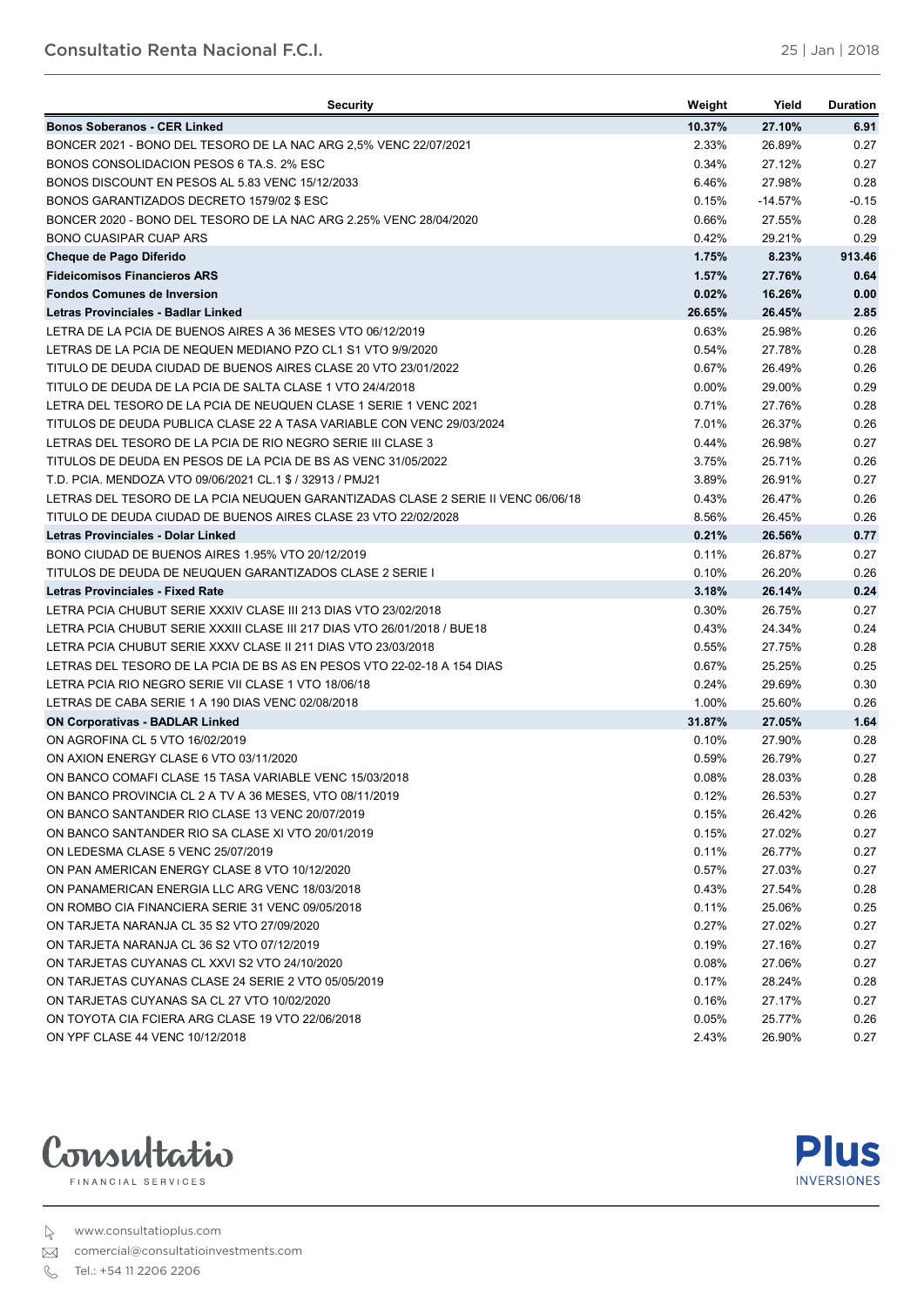**Plus INVERSIONES** 

| <b>Security</b>                                          | Weight | Yield  | <b>Duration</b> |
|----------------------------------------------------------|--------|--------|-----------------|
| ON BANCO COMAFI CLASE 17 VENC 23/02/2019                 | 0.08%  | 25.90% | 0.26            |
| ON TELECOM PERSONAL SERIE 3 VENC 16/05/2018              | 0.24%  | 26.47% | 0.26            |
| ON SANTANDER RIO CLASE 19 VENC 30/03/2020                | 1.20%  | 26.53% | 0.27            |
| ON BACS CLASE 13 VENC 28/04/2020                         | 0.24%  | 26.55% | 0.27            |
| ON CCF CCLASE 14 VENC 10/05/2019                         | 0.24%  | 26.44% | 0.26            |
| ON GPAT SERIE 27 CLASE B VENC 10/05/2020                 | 0.48%  | 26.49% | 0.26            |
| ON BANCO GALICIA CLASE 4 VENC 18/05/2020                 | 1.26%  | 26.33% | 0.26            |
| ON BANCO COMAFI 18 CLASE A VENC 18/02/2020               | 0.16%  | 26.49% | 0.26            |
| ON AGROMETAL CLASE 1 VENC 24/11/2018                     | 0.11%  | 26.94% | 0.27            |
| ON MILICIC SERIE 4 VENC 06/06/2019                       | 0.12%  | 26.39% | 0.26            |
| ON TARJETAS CUYANAS CL 28 SERIE II VTO 09/06/2021        | 0.35%  | 26.72% | 0.27            |
| ON ALBANESI CLASE III \$ VTO 15/06/2021 / LSC3O          | 0.08%  | 27.46% | 0.27            |
| ON BICE CLASE 5 VTO 27/12/2018                           | 1.46%  | 25.77% | 0.26            |
| ON BANCO HIPOTECARIO SERIE 40 VTO 12/01/2020             | 2.33%  | 26.53% | 0.27            |
| ON BANCO SUPERVIELLE CL A BADLAR 4.50% \$ VTO 09/08/2020 | 1.70%  | 28.69% | 0.29            |
| ON CENTRAL TERMICA ROCA 4 VTO 24-07-2021                 | 0.38%  | 28.03% | 0.28            |
| ON YPF SERIE 34 VENC 24/09/2024                          | 0.98%  | 28.14% | 0.28            |
| ON YPF CLASE 17 SIMPLES \$ VTO 30/04/2020                | 3.05%  | 26.81% | 0.27            |
| ON YPF CLASE 49 VENC 18/04/2020                          | 0.59%  | 27.07% | 0.27            |
| ON YPF CLASE 43 VTO 21/10/2023                           | 2.04%  | 28.02% | 0.28            |
| ON YPF CLASE 29 VENC 07/03/2020                          | 0.75%  | 27.11% | 0.27            |
| ON BANCO SANTANDER RIO SA CLASE 9 VTO 19/11/2018         | 0.20%  | 27.00% | 0.27            |
| ON GENERACION MEDITERRANEA CLASE 8 VTO 29/08/2021        | 0.17%  | 28.01% | 0.28            |
| ON YPF CLASE 41 VENC 24/09/2020                          | 0.76%  | 28.03% | 0.28            |
| ON Rombo Cia Financiera Serie 39                         | 0.32%  | 27.12% | 0.27            |
| ON HIPOTECARIO CLASE 48 VTO 07/11/2022                   | 2.32%  | 26.85% | 0.27            |
| ON CORDIAL CIA FINANCIERA CLASE 16 VENC. 22/11/2019      | 0.16%  | 27.56% | 0.28            |
| ON BANCO CIUDAD - CLASE 13                               | 0.40%  | 27.46% | 0.27            |
| ON BANCO CIUDAD CLASE 16 VTO 05/12/2022                  | 1.54%  | 26.99% | 0.27            |
| ON BANCO HSBC 2017 - CLASE VII VTO 07-12-2020            | 0.23%  | 25.60% | 0.26            |
| ON BANCO COMAFI CLASE 20 VTO 06/06/2019                  | 0.12%  | 27.81% | 0.28            |
| ON BANCOR SERIE II VTO 18/12/2020                        | 0.16%  | 26.66% | 0.27            |
| ON FCA CIA FINANCIERA CLASE 14 VTO 16/12/2019            | 0.08%  | 26.56% | 0.27            |
| ON BANCO ITAU ARGENTINA SERIE 23 VTO 21/12/2020          | 0.39%  | 27.22% | 0.27            |
| ON BANCO PROVINCIA CLASE 6 VENC 01/11/2019               | 1.45%  | 26.15% | 0.26            |
| <b>ON Corporativas - Fixed Rate</b>                      | 2.96%  | 18.92% | 3.04            |
| ON GPAT CIA FINANCIERA SERIE XXV VTO 08/05/2018          | 0.13%  | 24.00% | 0.24            |
| ON YPF CLASE 52 VENC 09/05/2022                          | 2.60%  | 18.19% | 0.18            |
| ON BANCO HSBC 2017 - CLASE VI VTO 07-06-2019             | 0.23%  | 24.26% | 0.24            |
| <b>ON Corporativas - USD</b>                             | 1.17%  | 29.33% | 1.58            |
| ON GENERACION MEDITERRANEA CL 6 VTO 16/02/2020 USD       | 0.21%  | 30.71% | 0.31            |
| ON JOHN DEERE CLASE IX VTO 22/12/2019                    | 0.27%  | 29.25% | 0.29            |
| ON LOS GROBO CLASE VII VENC 09/05/2019                   | 0.46%  | 29.19% | 0.29            |
| ON LIAG ARGENTINA SERIE VIII CLASE 2 VENC 25/11/2019     | 0.23%  | 28.45% | 0.28            |
| <b>Bonos Soberanos - Badlar Linked</b>                   | 1.22%  | 24.56% | 2.25            |
| <b>ON Corporativas - Inflation Linked</b>                | 0.38%  | 23.03% | 0.81            |
| <b>Bonos Soberanos - Fixed Rate</b>                      | 5.55%  | 15.94% | 3.71            |
| BONO TESORO NACIONAL \$ TF VTO 03/10/2021                | 0.42%  | 16.53% | 0.17            |
| BONO TESORO NACIONAL \$16% VTO 17/10/2023                | 0.86%  | 16.22% | 0.16            |
| BONO TESORO NACIONAL \$15.5% VTO 17/10/2026              | 0.64%  | 15.18% | 0.15            |

**CONSULTATION REPORT OF A REPORT OF A REPORT OF A REPORT OF A REPORT OF A REPORT OF A REPORT OF A REPORT OF A RE** 



FINANCIAL SERVICES

www.consultatioplus.com

comercial@consultatioinvestments.com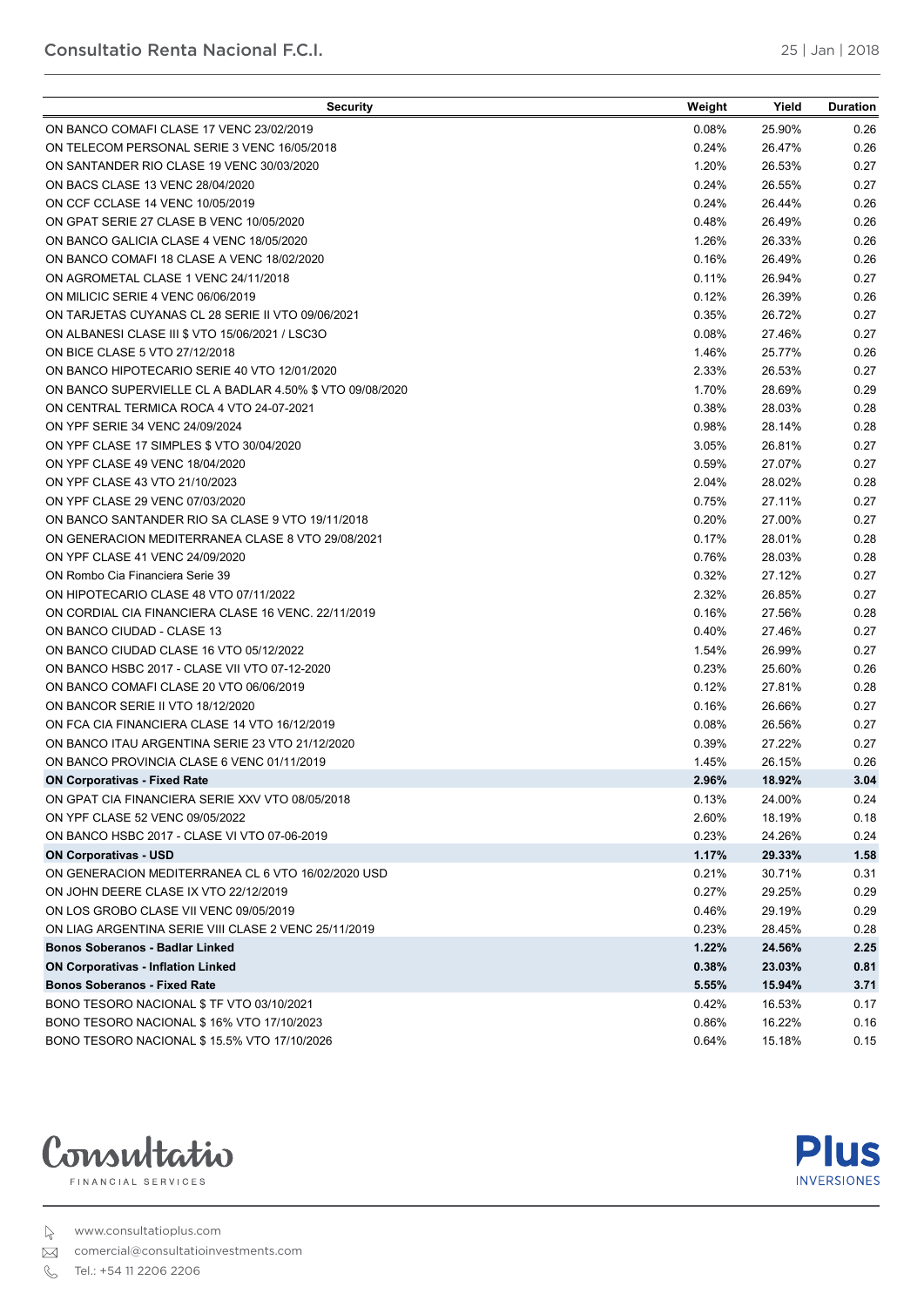| <b>Security</b>                            | Weight  | Yield    | <b>Duration</b> |
|--------------------------------------------|---------|----------|-----------------|
| LETRAS DEL TESORO A 91 DIAS VTO 16/03/2018 | 3.64%   | 23.65%   | 0.24            |
| <b>ON Corporativas - Repo Linked</b>       | 0.24%   | 27.07%   | 1.79            |
| <b>Bonos Soberanos - Dolar Linked</b>      | 2.95%   | 28.82%   | 0.14            |
| <b>Plazo Fijo CER</b>                      | 0.53%   | 20.01%   | 180.00          |
| <b>Otros</b>                               | 9.36%   | $0.00\%$ | 0.00            |
| <b>Grand Total</b>                         | 100.00% | 25.84%   | 21.15           |

**CONSULTATION REPORT OF A REPORT OF A REPORT OF A REPORT OF A REPORT OF A REPORT OF A REPORT OF A REPORT OF A R** 



FINANCIAL SERVICES

www.consultatioplus.com

comercial@consultatioinvestments.com

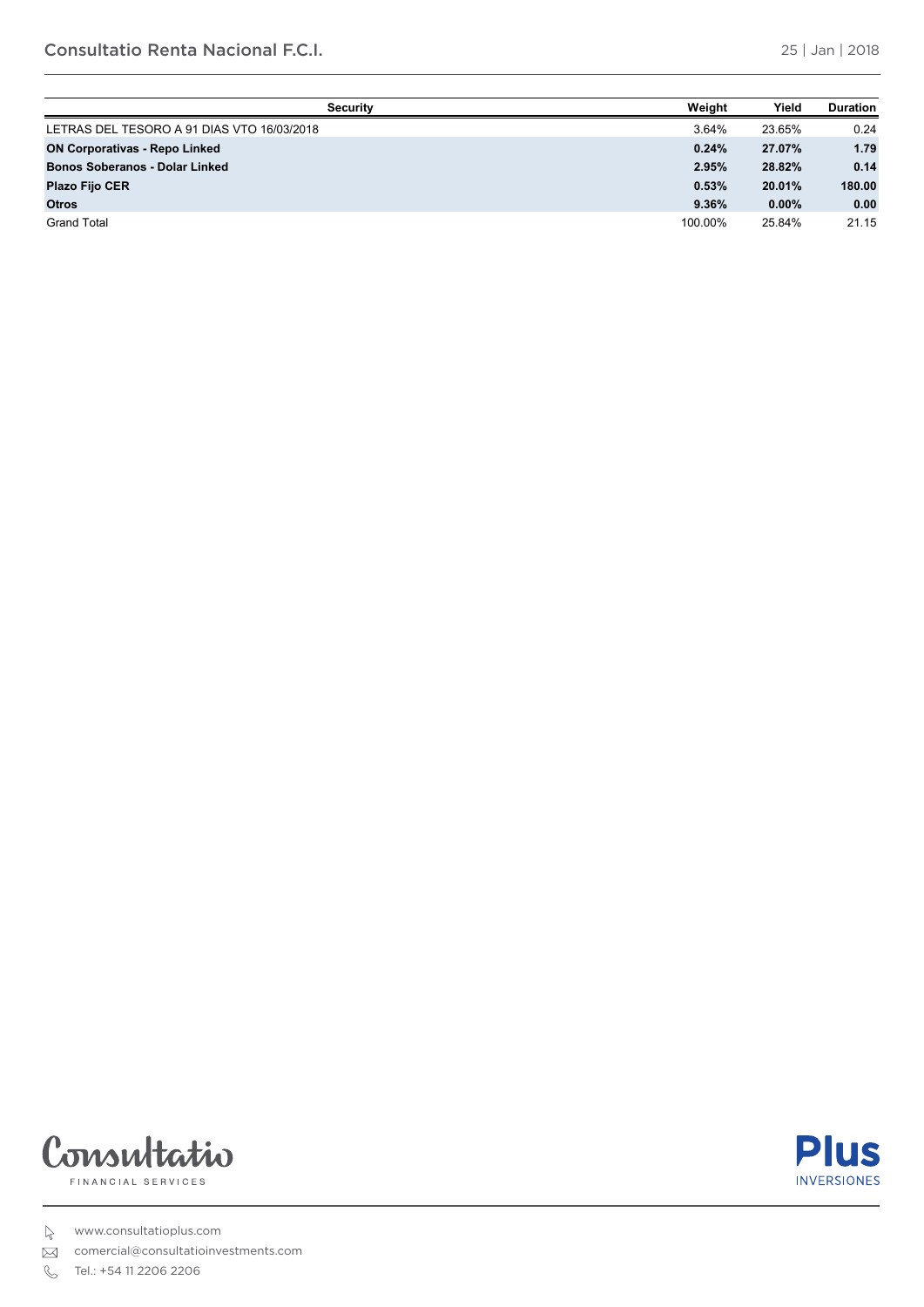**25-Jan-18**

**Plus** 

**INVERSIONES** 

| <b>Security</b>                                                       | Weight  | Yield  | <b>Duration</b> |
|-----------------------------------------------------------------------|---------|--------|-----------------|
| <b>Bonos Soberanos - CER Linked</b>                                   | 45.56%  | 27.59% | 6.0             |
| BONCER 2021 - BONO DEL TESORO DE LA NAC ARG 2,5% VENC 22/07/2021      | 2.71%   | 26.89% | 0.3             |
| BONOS CONSOLIDACION PESOS 6 TA.S. 2% ESC                              | 21.74%  | 27.12% | 0.3             |
| BONOS DISCOUNT EN PESOS AL 5.83 VENC 15/12/2033                       | 17.98%  | 27.98% | 0.3             |
| <b>BONO CUASIPAR CUAP ARS</b>                                         | 3.12%   | 29.21% | 0.3             |
| <b>Fideicomisos Financieros ARS</b>                                   | 0.03%   | 26.27% | 0.1             |
| <b>Fondos Comunes de Inversion</b>                                    | 0.07%   | 16.00% | 0.0             |
| <b>Letras Provinciales - Badlar Linked</b>                            | 27.81%  | 26.38% | 3.0             |
| TITULO DE DEUDA CIUDAD DE BUENOS AIRES CLASE 20 VTO 23/01/2022        | 0.35%   | 26.49% | 0.3             |
| TITULOS DE DEUDA PUBLICA CLASE 22 A TASA VARIABLE CON VENC 29/03/2024 | 5.97%   | 26.37% | 0.3             |
| LETRAS DEL TESORO DE LA PCIA DE RIO NEGRO SERIE III CLASE 3           | 0.36%   | 26.98% | 0.3             |
| TITULOS DE DEUDA EN PESOS DE LA PCIA DE BS AS VENC 31/05/2022         | 5.03%   | 25.71% | 0.3             |
| T.D. PCIA. MENDOZA VTO 09/06/2021 CL.1 \$ / 32913 / PMJ21             | 4.25%   | 26.91% | 0.3             |
| TITULO DE DEUDA CIUDAD DE BUENOS AIRES CLASE 23 VTO 22/02/2028        | 11.86%  | 26.45% | 0.3             |
| <b>Letras Provinciales - Dolar Linked</b>                             | 1.95%   | 32.23% | 0.8             |
| PUO19 BONO PARA EL DESARROLLO E INFRAESTRUCTURA DEL CHUBUT - CLASE I  | 1.34%   | 35.02% | 0.4             |
| TITULOS DE DEUDA DE NEUQUEN GARANTIZADOS CLASE 2 SERIE I              | 0.62%   | 26.20% | 0.3             |
| <b>Letras Provinciales - Fixed Rate</b>                               | 1.57%   | 26.66% | 0.4             |
| LETRA PCIA CHUBUT SERIE XXXIV CLASE III 213 DIAS VTO 23/02/2018       | 0.38%   | 26.75% | 0.3             |
| LETRA PCIA RIO NEGRO SERIE VII CLASE 1 VTO 18/06/18                   | 0.30%   | 29.69% | 0.3             |
| LETRAS DE CABA SERIE 1 A 190 DIAS VENC 02/08/2018                     | 0.89%   | 25.60% | 0.3             |
| <b>ON Corporativas - BADLAR Linked</b>                                | 8.56%   | 27.07% | 2.1             |
| ON AGROFINA CL 5 VTO 16/02/2019                                       | 0.21%   | 27.90% | 0.3             |
| ON YPF CLASE 44 VENC 10/12/2018                                       | 1.31%   | 26.90% | 0.3             |
| ON BANCO HIPOTECARIO SERIE 40 VTO 12/01/2020                          | 1.34%   | 26.53% | 0.3             |
| ON YPF CLASE 43 VTO 21/10/2023                                        | 0.94%   | 28.02% | 0.3             |
| ON HIPOTECARIO CLASE 48 VTO 07/11/2022                                | 2.67%   | 26.85% | 0.3             |
| ON BANCO CIUDAD CLASE 16 VTO 05/12/2022                               | 0.70%   | 26.99% | 0.3             |
| ON BANCOR SERIE II VTO 18/12/2020                                     | 0.17%   | 26.66% | 0.3             |
| ON BANCO SUPERVIELLE CLASE C VTO 22/12/2021                           | 1.21%   | 27.53% | 0.3             |
| <b>ON Corporativas - Fixed Rate</b>                                   | 3.02%   | 18.19% | 3.3             |
| <b>ON Corporativas - USD</b>                                          | 0.43%   | 29.19% | 1.2             |
| <b>ON Corporativas - Inflation Linked</b>                             | 1.06%   | 23.03% | 0.8             |
| <b>Bonos Soberanos - Fixed Rate</b>                                   | 6.75%   | 15.87% | 3.8             |
| BONO TESORO NACIONAL \$ TF VTO 03/10/2021                             | 0.56%   | 16.53% | 0.2             |
| BONO TESORO NACIONAL \$16% VTO 17/10/2023                             | 1.91%   | 16.22% | 0.2             |
| BONO TESORO NACIONAL \$15.5% VTO 17/10/2026                           | 1.52%   | 15.18% | 0.2             |
| LETRAS DEL TESORO A 91 DIAS VTO 16/03/2018                            | 2.76%   | 23.65% | 0.2             |
| <b>Plazo Fijo CER</b>                                                 | 0.50%   | 20.01% | 180.0           |
| <b>Otros</b>                                                          | 2.68%   | 0.00%  | 0.0             |
| <b>Grand Total</b>                                                    | 100.00% | 26.30% | 5.1             |



FINANCIAL SERVICES

www.consultatioplus.com

comercial@consultatioinvestments.com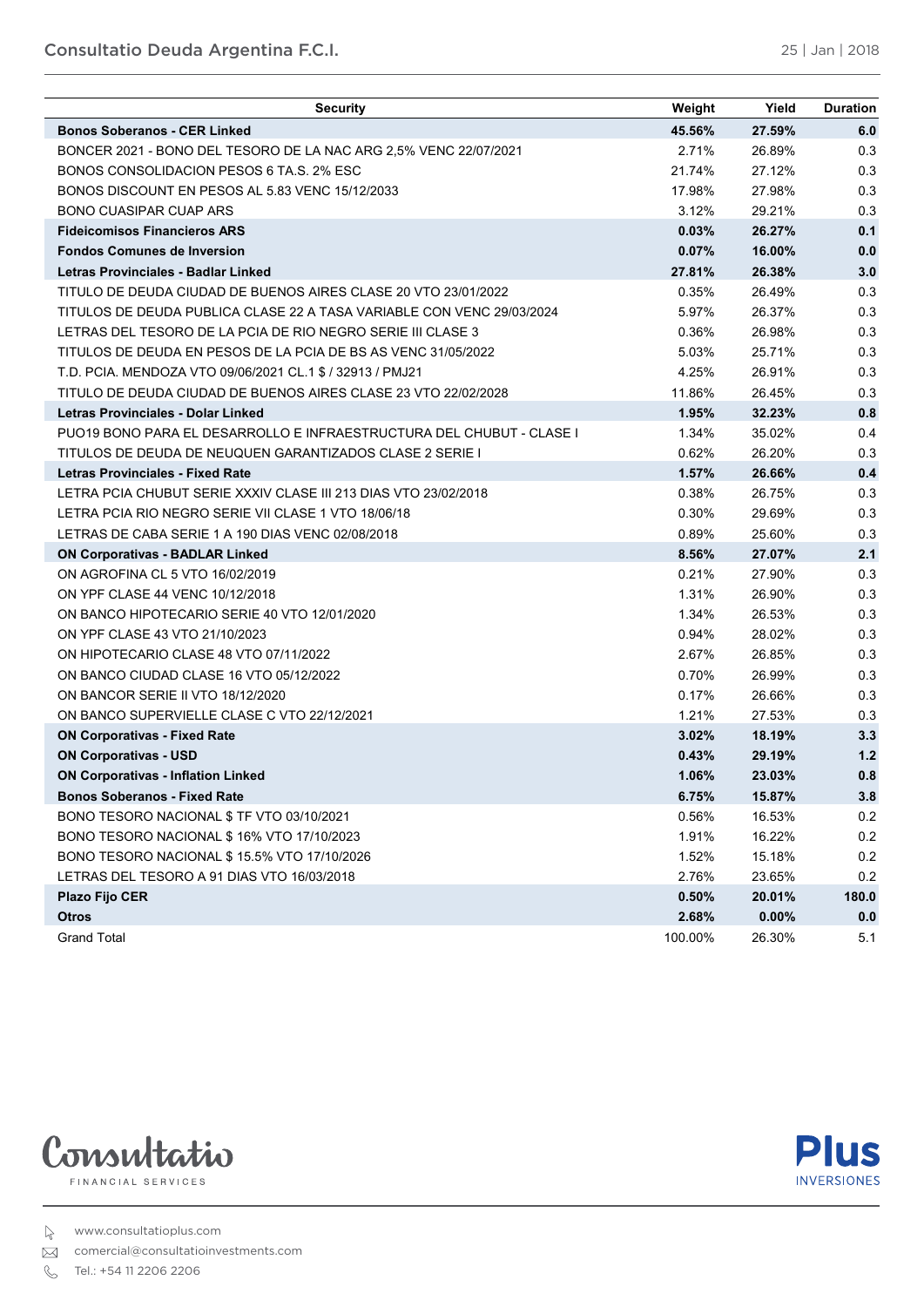| <b>Security</b>                                                                  | Weight   | Yield  | <b>Duration</b> |
|----------------------------------------------------------------------------------|----------|--------|-----------------|
| <b>Bonos Provinciales - BCS</b>                                                  | 32.95%   | 28.75% | 4.5             |
| BONO PROV BS AS 2021 10.875 VTO 26/01/2021                                       | 3.04%    | 29.12% | 0.3             |
| PROVINCIA DE BUENOS AIRES 9 1/8 03/16/2024                                       | 13.77%   | 28.68% | 0.3             |
| TITULOS DE DEUDA PCIA DE CORDOBA CLASE 1 VENC 27/10/2026                         | 0.86%    | 28.44% | 0.3             |
| BONO PCIA DE CORDOBA PDCAR 7 VTO 01/08/2027                                      | 2.00%    | 29.04% | 0.3             |
| PROVINCIA DE BUENOS AIRES 7 7/8 V15/06/27                                        | 5.66%    | 29.33% | 0.3             |
| BONO PCIA DE CORDOBA PDCAR 7.45 VTO 01/09/2024                                   | 4.65%    | 28.37% | 0.3             |
| PROVINCIA DE BUENOS AIRES 9.95 VENC 09/06/2021                                   | 2.97%    | 28.02% | 0.3             |
| <b>Bonos Soberanos - BCS</b>                                                     | 53.21%   | 26.64% | 5.4             |
| AY24D - BONOS DE LA NACION ARG EN DOLARES EST 8,75% 07/05/2024 (BONAR 2024)      | 17.54%   | 26.55% | 0.3             |
| BONOS DE LA NACION ARG EN DOLARES 6 7/8 VTO 22/04/2021                           | 0.82%    | 26.01% | 0.3             |
| DICY - TÍTULOS DISCOUNT EN USD LEY DE NY VENC 31/12/2033                         | 5.61%    | 28.70% | 0.3             |
| BONOS DE LA NACION ARG EN DOLARES 7.625% VTO22/04/2046                           | 2.13%    | 29.03% | 0.3             |
| BONO DE LA NACION ARG INT DOLARES 7,5% VENC 22/04/2026                           | 7.79%    | 27.98% | 0.3             |
| TITULOS DISCOUNT EN USD (LA LEY ARG) / DICA                                      | 5.49%    | 23.49% | 0.2             |
| BONOS DE LA NACIÓN ARGENTINA EN DÓLARES ESTADOUNIDENSES 8% 2020" (BONAR 2020 USD | 6.74%    | 24.46% | 0.2             |
| BONOS DE LA NACION ARG EN DOLARES 4,625% VTO 11/01/2023                          | 3.07%    | 26.70% | 0.3             |
| BONOS DE LA NACION ARG EN DOLARES 5,875% VTO 11/01/2028                          | 3.41%    | 28.17% | 0.3             |
| BONOS DE LA NACION ARG EN DOLARES 6,875% VTO 11/01/2048                          | 0.61%    | 29.42% | 0.3             |
| <b>Fondos Comunes de Inversion</b>                                               | 5.97%    | 16.00% | 0.0             |
| <b>ON Corporativas - BADLAR Linked</b>                                           | 0.27%    | 30.53% | 1.7             |
| <b>ON Corporativas - Dolar Linked</b>                                            | 0.12%    | 21.03% | 0.0             |
| <b>ON Corporativas - USD</b>                                                     | 10.98%   | 28.76% | 2.7             |
| ON IRSA CLASE 8 VTO 09/09/2019                                                   | 6.24%    | 29.49% | 0.3             |
| ON YPF CLASE 28 8,75% VENC 04/04/2024                                            | 2.87%    | 28.38% | 0.3             |
| ON TECPETROL SA EN US\$ CL 1 VTO 12/12/2022                                      | 1.87%    | 26.89% | 0.3             |
| <b>Otros</b>                                                                     | $-3.50%$ | 0.00%  | 0.0             |
| <b>Grand Total</b>                                                               | 100.00%  | 26.93% | 4.5             |

**CONSULTATIO RENTA FIJA ARGENTINA F.C.I.**





www.consultatioplus.com

comercial@consultatioinvestments.com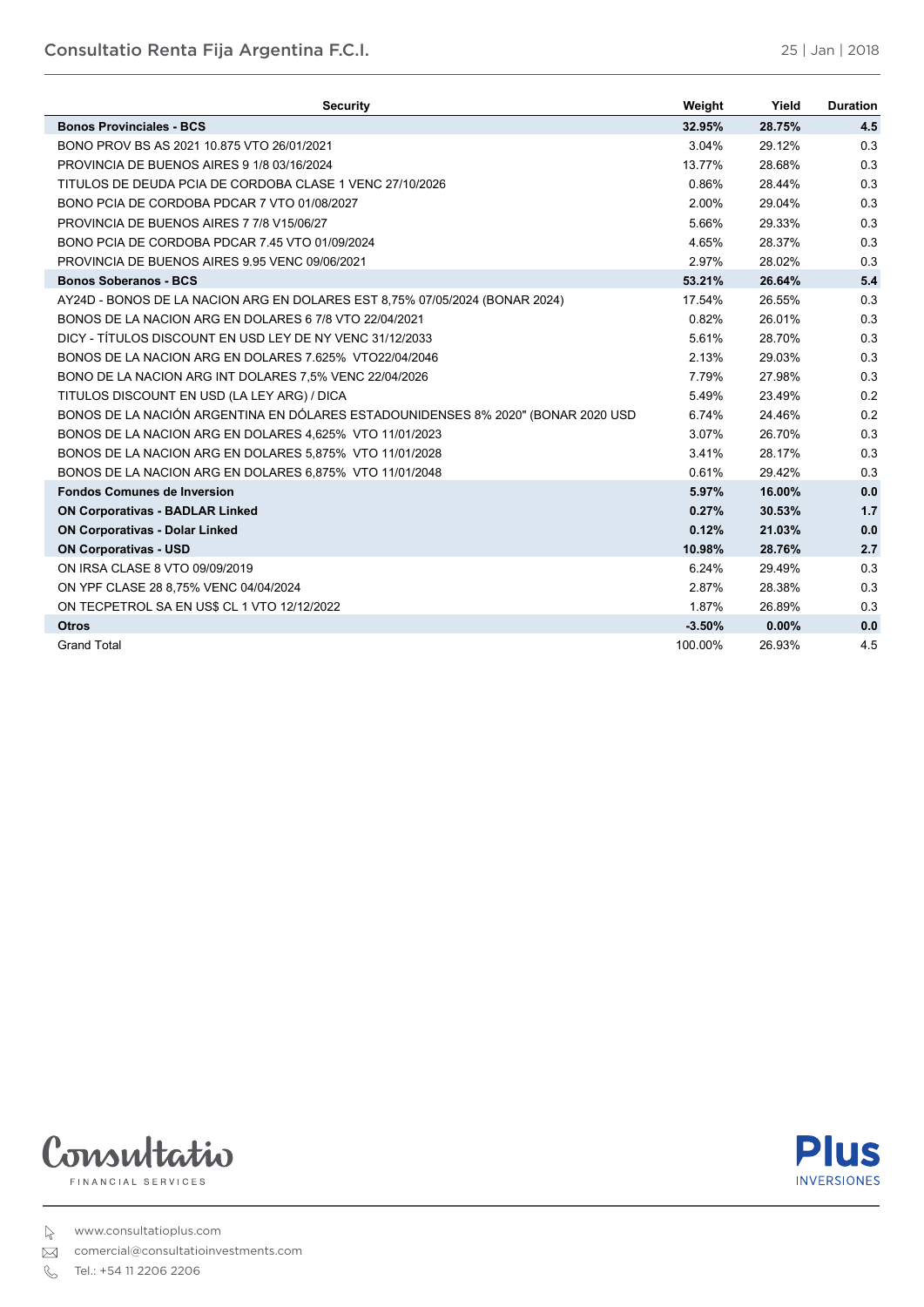| <b>Security</b>                                                                  | Weights | Yield    | <b>Duration</b> |
|----------------------------------------------------------------------------------|---------|----------|-----------------|
| <b>Bonos Provinciales - BCS</b>                                                  | 37.81%  | 6.38%    | 4.6             |
| BONO PROV BS AS 2021 10.875 VTO 26/01/2021                                       | 3.02%   | 6.69%    | 0.1             |
| PROVINCIA DE BUENOS AIRES 9 1/8 03/16/2024                                       | 16.55%  | 6.33%    | 0.1             |
| TITULOS DE DEUDA PCIA DE CORDOBA CLASE 1 VENC 27/10/2026                         | 0.44%   | 6.13%    | 0.1             |
| BONO PCIA DE CORDOBA PDCAR 7 VTO 01/08/2027                                      | 4.60%   | 6.62%    | 0.1             |
| PROVINCIA DE BUENOS AIRES 7 7/8 V15/06/27                                        | 4.98%   | 6.87%    | 0.1             |
| BONO PCIA DE CORDOBA PDCAR 7.45 VTO 01/09/2024                                   | 5.19%   | 6.07%    | 0.1             |
| PROVINCIA DE BUENOS AIRES 9.95 VENC 09/06/2021                                   | 3.01%   | 5.78%    | 0.1             |
| <b>Bonos Soberanos - BCS</b>                                                     | 59.83%  | 4.62%    | 4.9             |
| AY24D - BONOS DE LA NACION ARG EN DOLARES EST 8.75% 07/05/2024 (BONAR 2024)      | 15.44%  | 4.57%    | 0.0             |
| BONO INTERNACIONAL EURO- DOLAR DE LA REP ARG USD 5 5/8 VTO 26/01/2022            | 6.19%   | 4.42%    | 0.0             |
| BONOS DE LA NACION ARG EN DOLARES 6 7/8 VTO 22/04/2021                           | 9.38%   | 4.12%    | 0.0             |
| DICY - TÍTULOS DISCOUNT EN USD LEY DE NY VENC 31/12/2033                         | 3.47%   | 6.34%    | 0.1             |
| BONOS DE LA NACION ARG EN DOLARES 7.625% VTO22/04/2046                           | 1.96%   | 6.62%    | 0.1             |
| BONO DE LA NACION ARG INT DOLARES 7,5% VENC 22/04/2026                           | 7.59%   | 5.75%    | 0.1             |
| TITULOS DISCOUNT EN USD (LA LEY ARG) / DICA                                      | 3.71%   | 2.03%    | 0.0             |
| BONOS DE LA NACIÓN ARGENTINA EN DÓLARES ESTADOUNIDENSES 8% 2020" (BONAR 2020 USD | 4.80%   | 2.84%    | 0.0             |
| BONOS DE LA NACION ARG EN DOLARES 4,625% VTO 11/01/2023                          | 3.17%   | 4.69%    | 0.0             |
| BONOS DE LA NACION ARG EN DOLARES 5.875% VTO 11/01/2028                          | 3.53%   | 5.90%    | 0.1             |
| BONOS DE LA NACION ARG EN DOLARES 6,875% VTO 11/01/2048                          | 0.60%   | 6.94%    | 0.1             |
| <b>ON Corporativas - USD</b>                                                     | 0.54%   | 4.84%    | 4.4             |
| <b>Otros</b>                                                                     | 1.82%   | $0.00\%$ | 0.0             |
| <b>Grand Total</b>                                                               | 100.00% | 5.30%    | 4.8             |

**CONSULTATION INCOME FUND FIND FOR A SECOND FIND FOR A SECOND FIND FOR A SECOND FIND FOR A SECOND FIND FOR A SECOND FIND FOR A SECOND FIND FOR A SECOND FIND FOR A SECOND FIND FOR A SECOND FIND FOR A SECOND FIND FOR A SECON** 





www.consultatioplus.com

comercial@consultatioinvestments.com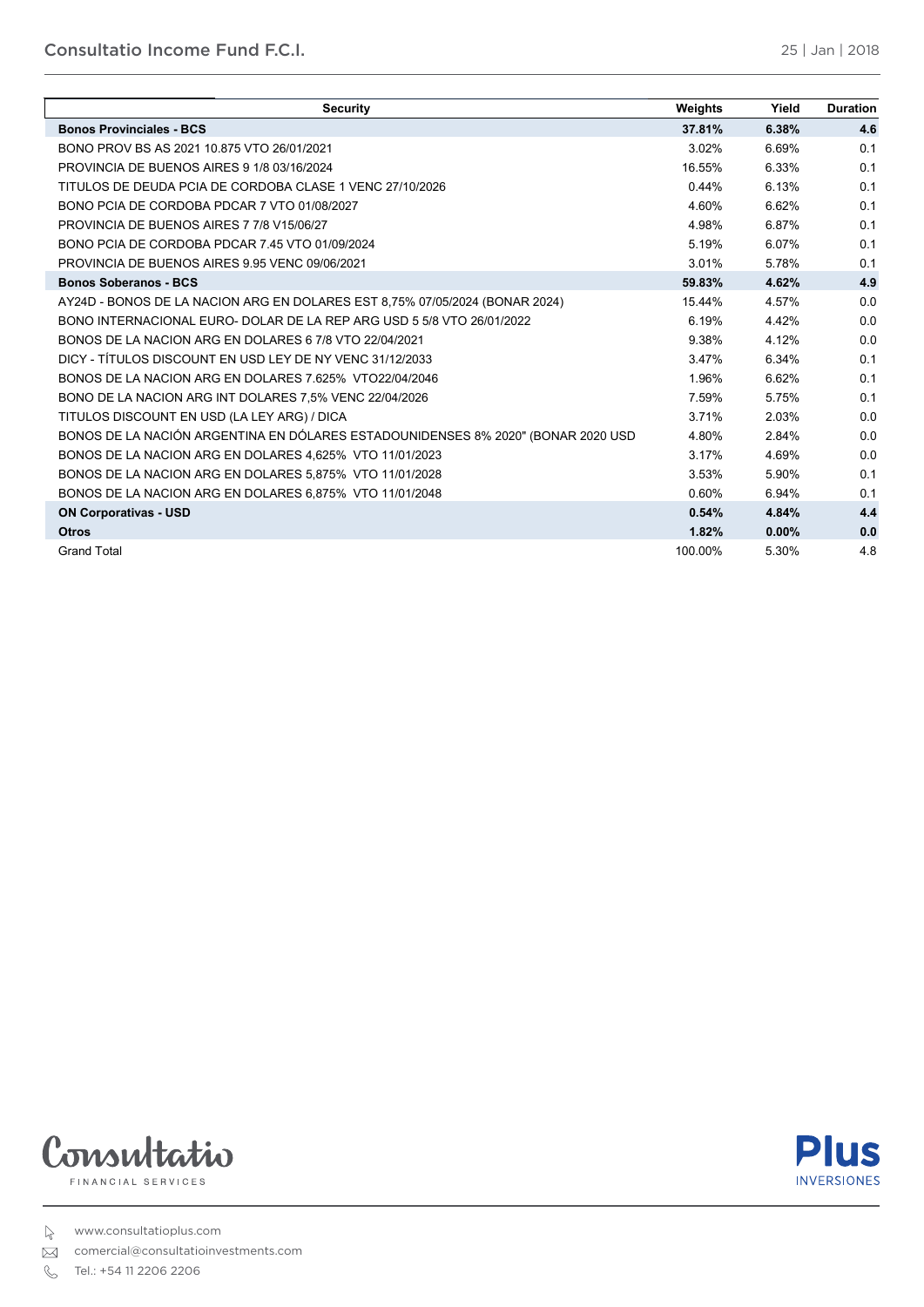| <b>Security</b>                                                         | Weight  | Yield    | <b>Duration</b> |
|-------------------------------------------------------------------------|---------|----------|-----------------|
| <b>Bonos Soberanos - BCS</b>                                            | 17.15%  | 27.44%   | 7.7             |
| DICY - TITULOS DISCOUNT EN USD LEY DE NY VENC 31/12/2033                | 3.72%   | 28.70%   | 0.3             |
| BONOS DE LA NACION ARG EN DOLARES 7.625% VTO22/04/2046                  | 2.22%   | 29.03%   | 0.3             |
| BONO DE LA NACION ARG INT DOLARES 7,5% VENC 22/04/2026                  | 4.24%   | 27.98%   | 0.3             |
| TITULOS DISCOUNT EN USD (LA LEY ARG) / DICA                             | 2.70%   | 23.49%   | 0.2             |
| BONOS DE LA NACION ARG EN DOLARES 4,625% VTO 11/01/2023                 | 2.02%   | 26.70%   | 0.3             |
| BONOS DE LA NACION ARG EN DOLARES 5,875% VTO 11/01/2028                 | 2.25%   | 28.17%   | 0.3             |
| <b>Bonos Soberanos - CER Linked</b>                                     | 20.65%  | 27.68%   | 6.8             |
| <b>Fondos Comunes de Inversion</b>                                      | 0.04%   | 16.45%   | 0.0             |
| Letras Provinciales - Badlar Linked                                     | 28.31%  | 26.44%   | 3.0             |
| TITULOS DE DEUDA PUBLICA CLASE 22 A TASA VARIABLE CON VENC 29/03/2024   | 7.56%   | 26.37%   | 0.3             |
| TITULOS DE DEUDA EN PESOS DE LA PCIA DE BS AS VENC 31/05/2022           | 3.32%   | 25.71%   | 0.3             |
| T.D. PCIA. MENDOZA VTO 09/06/2021 CL.1 \$ / 32913 / PMJ21               | 6.15%   | 26.91%   | 0.3             |
| TITULO DE DEUDA CIUDAD DE BUENOS AIRES CLASE 23 VTO 22/02/2028          | 11.28%  | 26.45%   | 0.3             |
| <b>Letras Provinciales - Dolar Linked</b>                               | 5.54%   | 29.21%   | 1.1             |
| LETRA DE LA PCIA DEL CHUBUT CLASE 2 4,5% VENC 30/03/2021 - DOLAR LINKED | 3.46%   | 31.52%   | 0.3             |
| Título de Deuda Pcia Mendoza III usd link 2018                          | 0.43%   | 23.58%   | 0.2             |
| TITULOS DE DEUDA DE NEUQUEN GARANTIZADOS CLASE 2 SERIE I                | 1.19%   | 26.20%   | 0.3             |
| Títulos de Deuda Pcia Mendoza II usd link 2018                          | 0.46%   | 24.80%   | 0.2             |
| <b>ON Corporativas - BADLAR Linked</b>                                  | 7.06%   | 26.62%   | 1.7             |
| <b>ON Corporativas - Dolar Linked</b>                                   | 0.12%   | 21.03%   | 0.0             |
| ON IMPSA 11 18/6/2016 dolar link                                        | 0.03%   | 21.03%   | 0.2             |
| ON IMPSA 12 28/12/2015 dolar link                                       | 0.06%   | 21.03%   | 0.2             |
| ON IMPSA Clase 9 cupon 7% 26/12/14                                      | 0.03%   | 21.03%   | 0.2             |
| <b>ON Corporativas - Fixed Rate</b>                                     | 1.40%   | 18.19%   | 3.3             |
| <b>ON Corporativas - USD</b>                                            | 4.28%   | 28.11%   | 3.0             |
| ON AGROFINA CL 6 VTO 16/02/19 USD                                       | 0.18%   | 29.47%   | 0.3             |
| ON YPF CLASE 28 8,75% VENC 04/04/2024                                   | 1.67%   | 28.38%   | 0.3             |
| ON TECNOSEEDS SERIE I VTO 15/12/2020                                    | 1.21%   | 27.00%   | 0.3             |
| ON PLAZA LOGISTICA CLASE 1 VTO 18/12/2020                               | 1.21%   | 28.65%   | 0.3             |
| <b>Bonos Soberanos - Fixed Rate</b>                                     | 9.53%   | 15.90%   | 3.8             |
| BONO TESORO NACIONAL \$ TF VTO 03/10/2021                               | 0.69%   | 16.53%   | 0.2             |
| BONO TESORO NACIONAL \$16% VTO 17/10/2023                               | 3.85%   | 16.22%   | 0.2             |
| BONO TESORO NACIONAL \$15.5% VTO 17/10/2026                             | 2.30%   | 15.18%   | 0.2             |
| LETRAS DEL TESORO A 91 DIAS VTO 16/03/2018                              | 2.70%   | 23.65%   | 0.2             |
| <b>Plazo Fijo CER</b>                                                   | 0.62%   | 20.01%   | 180.0           |
| <b>Otros</b>                                                            | 5.30%   | $0.00\%$ | 0.0             |
| <b>Grand Total</b>                                                      | 100.00% | 26.13%   | 5.6             |

**CONSULTATIO BALANCE FUND F.C.I.**



FINANCIAL SERVICES

www.consultatioplus.com

comercial@consultatioinvestments.com

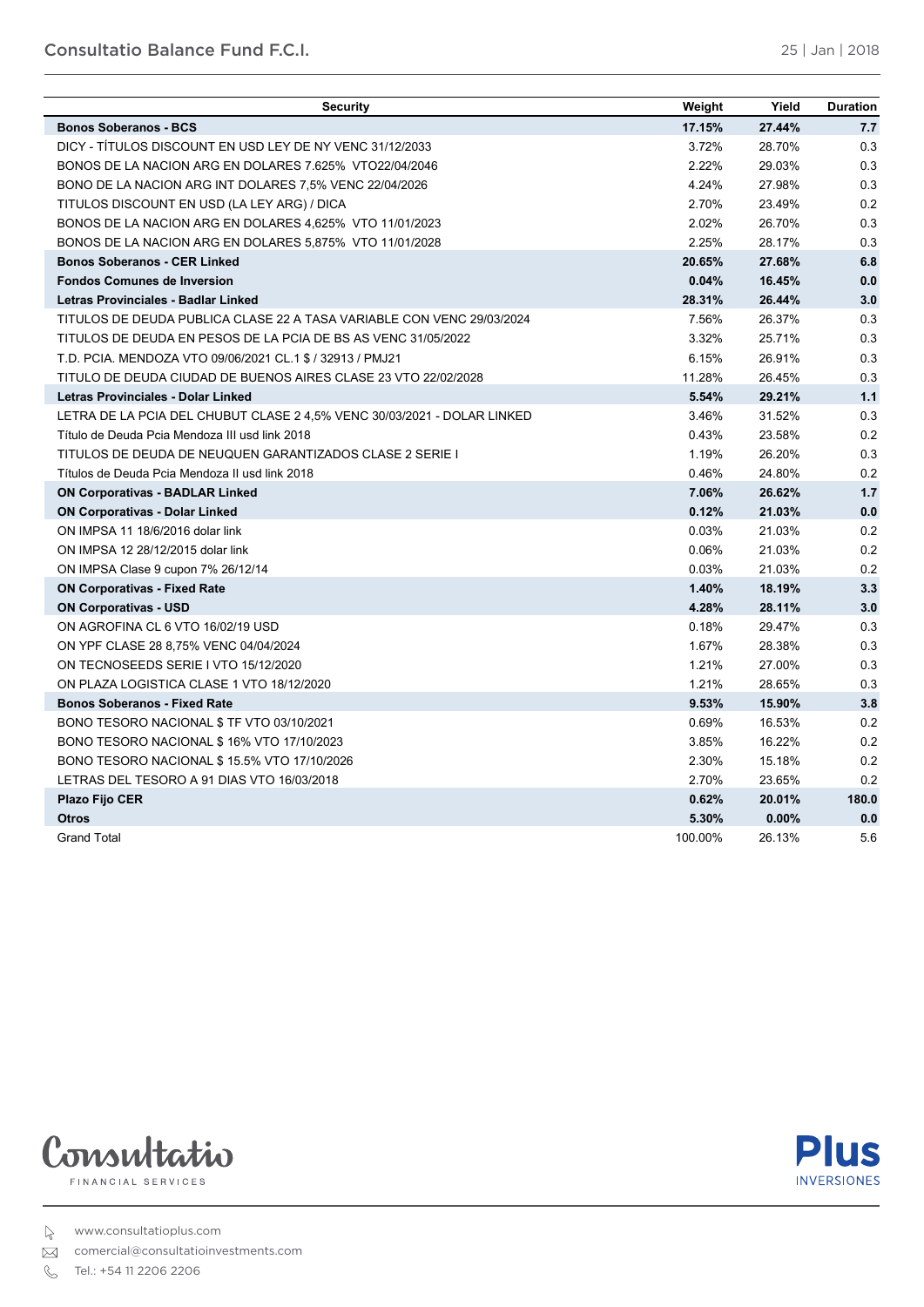| <b>Security</b>                                                             | <b>Weight C</b> | <b>YTM BID</b> | <b>MD</b> |
|-----------------------------------------------------------------------------|-----------------|----------------|-----------|
| <b>Bonos Provinciales - BCS</b>                                             | 35.11%          | 6.40%          | 4.5       |
| BONO PROV BS AS 2021 10.875 VTO 26/01/2021                                  | 3.07%           | 6.69%          | 0.1       |
| PROVINCIA DE BUENOS AIRES 9 1/8 03/16/2024                                  | 13.73%          | 6.33%          | 0.1       |
| PROVINCIA DE BUENOS AIRES 7 7/8 V15/06/27                                   | 9.07%           | 6.87%          | 0.1       |
| BONO PCIA DE CORDOBA PDCAR 7.45 VTO 01/09/2024                              | 6.09%           | 6.07%          | 0.1       |
| PROVINCIA DE BUENOS AIRES 9.95 VENC 09/06/2021                              | 3.15%           | 5.78%          | 0.1       |
| <b>Bonos Soberanos - BCS</b>                                                | 49.45%          | 5.15%          | 5.2       |
| AY24D - BONOS DE LA NACION ARG EN DOLARES EST 8,75% 07/05/2024 (BONAR 2024) | 22.04%          | 4.57%          | 0.0       |
| BONO INTERNACIONAL EURO- DOLAR DE LA REP ARG USD 5 5/8 VTO 26/01/2022       | 4.66%           | 4.42%          | 0.0       |
| DICY - TITULOS DISCOUNT EN USD LEY DE NY VENC 31/12/2033                    | 3.95%           | 6.34%          | 0.1       |
| BONOS DE LA NACION ARG EN DOLARES 7.625% VTO22/04/2046                      | 2.79%           | 6.62%          | 0.1       |
| BONO DE LA NACION ARG INT DOLARES 7,5% VENC 22/04/2026                      | 8.45%           | 5.75%          | 0.1       |
| BONOS DE LA NACION ARG EN DOLARES 4.625% VTO 11/01/2023                     | 3.26%           | 4.69%          | 0.0       |
| BONOS DE LA NACION ARG EN DOLARES 5,875% VTO 11/01/2028                     | 3.62%           | 5.90%          | 0.1       |
| BONOS DE LA NACION ARG EN DOLARES 6,875% VTO 11/01/2048                     | 0.68%           | 6.94%          | 0.1       |
| <b>Fondos Comunes de Inversion</b>                                          | 5.30%           | $-4.59%$       | 0.0       |
| Letras Provinciales - Dolar Linked                                          | 7.40%           | 7.36%          | 0.9       |
| BONO CIUDAD DE BUENOS AIRES 17/05/19                                        | 4.09%           | 3.96%          | 0.0       |
| PUO19 BONO PARA EL DESARROLLO E INFRAESTRUCTURA DEL CHUBUT - CLASE I        | 3.31%           | 11.56%         | 0.1       |
| <b>ON Corporativas - USD</b>                                                | 7.11%           | 6.12%          | 3.3       |
| <b>Otros</b>                                                                | $-4.36%$        | $0.00\%$       | 0.0       |
| <b>Grand Total</b>                                                          | 100.00%         | 5.30%          | 1.3       |

**CONSULTATIO ESTRATEGIA F.C.I.**



**Plus INVERSIONES** 

www.consultatioplus.com

comercial@consultatioinvestments.com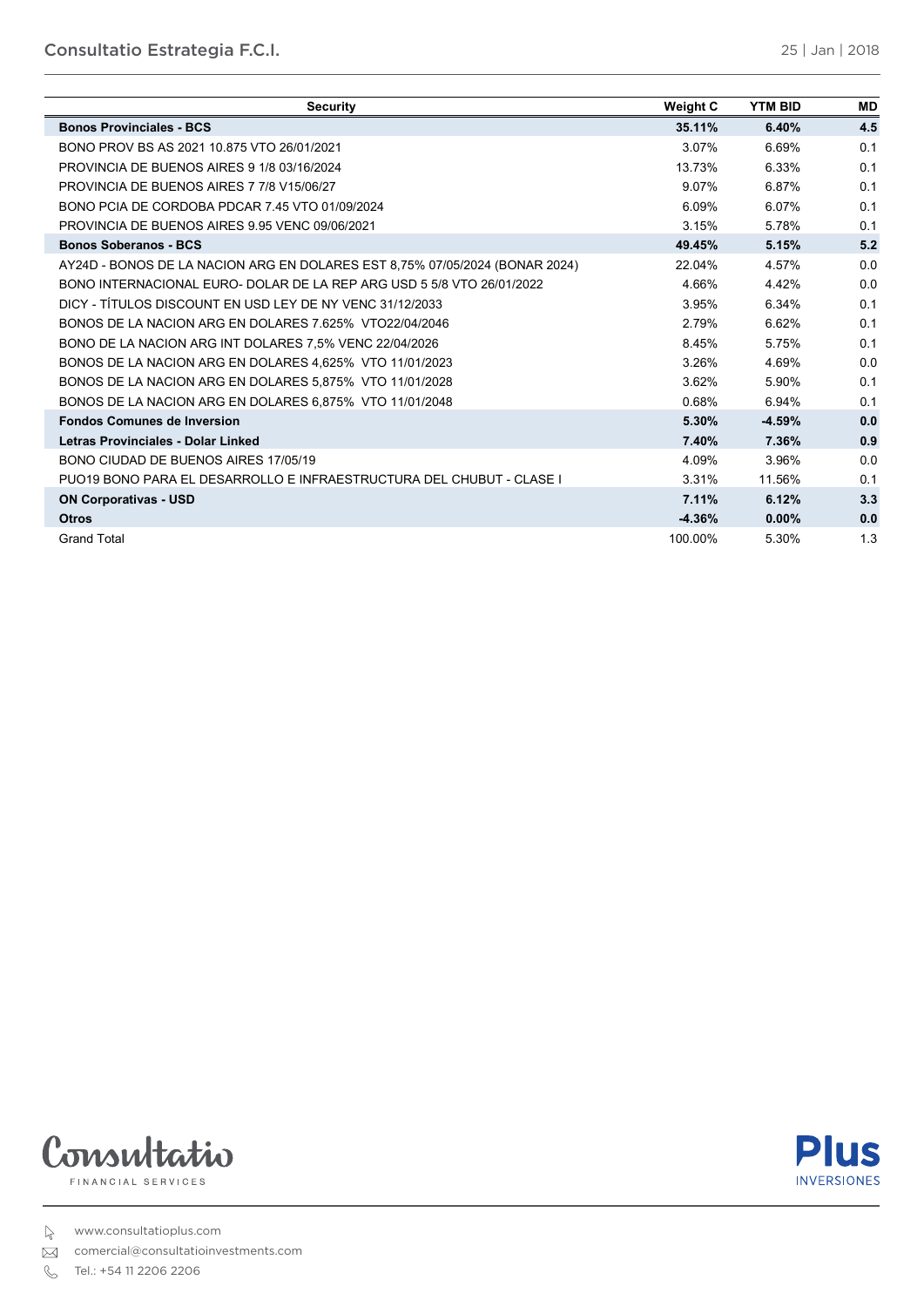| <b>Security</b>                                         | Weight  | Yield | <b>Duration</b> |
|---------------------------------------------------------|---------|-------|-----------------|
| <b>Bonos Soberanos - BCS</b>                            | 98.86%  | 2.32% | 0.3             |
| LETRAS DEL TESORO EN DOLARES VTO 13-04-18               | 3.52%   | 2.50% | 0.0             |
| LETRAS DEL TESORO EN DOLARES VTO 27-04-18               | 2.12%   | 3.35% | 0.0             |
| LETRAS DEL TESORO EN DOALRES 27/04/18                   | 10.67%  | 1.95% | 0.0             |
| LETRAS DEL TESORO EN DOLARES VTO 24-05-18               | 5.79%   | 2.00% | 0.0             |
| LETRAS DEL TESORO EN DOLARES VTO 26-01-18               | 5.14%   | 2.45% | 0.0             |
| LETRAS DEL TESORO EN DOLARES VTO 15-06-18               | 4.21%   | 2.60% | 0.0             |
| LETRAS DEL TESORO EN DOLARES VTO 29-06-18               | 0.92%   | 2.84% | 0.0             |
| LETRAS DEL TESORO EN DOLARES VTO 13-04-18 A 273 DIAS    | 5.50%   | 2.70% | 0.0             |
| LETE DEL TESORO A 196 DIAS VTO 09/02/2018 / LTDF8D      | 5.53%   | 1.55% | 0.0             |
| LETRAS DEL TESORO EN DOLARES VTO 23-02-18 A 196 DIAS    | 7.67%   | 1.55% | 0.0             |
| LETRAS DEL TESORO EN DOLARES A 455 DIAS VENC 10/08/2018 | 8.49%   | 2.50% | 0.0             |
| LETRAS DEL TESORO EN DOLARES VTO 16-03-18 A 182 DIAS    | 5.03%   | 1.15% | 0.0             |
| LETRAS DEL TESORO EN DOLARES VTO 28-09-18 A 378 DIAS    | 10.03%  | 2.80% | 0.0             |
| LETRAS DEL TESORO EN DOLARES VTO 11-05-18 A 224 DIAS    | 9.36%   | 2.40% | 0.0             |
| LETRAS DEL TESORO EN DOLARES VTO 12-10-18 A 364 DIAS    | 3.10%   | 3.10% | 0.0             |
| LETRAS DEL TESORO EN DOLARES VTO 26-10-18               | 0.89%   | 3.10% | 0.0             |
| LETRAS DEL TESORO EN DOLARES VTO 16-11-18               | 0.78%   | 3.09% | 0.0             |
| LETRAS DEL TESORO EN DOLARES VTO 13-07-18               | 5.89%   | 2.51% | 0.0             |
| LETRAS DEL TESORO EN DOLARES 364 DIAS VTO 14/12/2018    | 1.38%   | 3.10% | 0.0             |
| LETRAS DEL TESORO EN DOLARES VTO 30/11/2018             | 0.08%   | 2.83% | 0.0             |
| LETRAS DEL TESORO EN DOLARES A 196 DIAS VTO 27/07/2018  | 1.64%   | 2.80% | 0.0             |
| LETRAS DEL TESORO EN DOLARES A 364 DIAS VTO 11/01/2019  | 1.12%   | 3.10% | 0.0             |
| <b>Otros</b>                                            | 1.14%   | 0.00% | 0.0             |
| <b>Grand Total</b>                                      | 100.00% | 2.32% | 0.3             |



**Plus INVERSIONES** 

www.consultatioplus.com

comercial@consultatioinvestments.com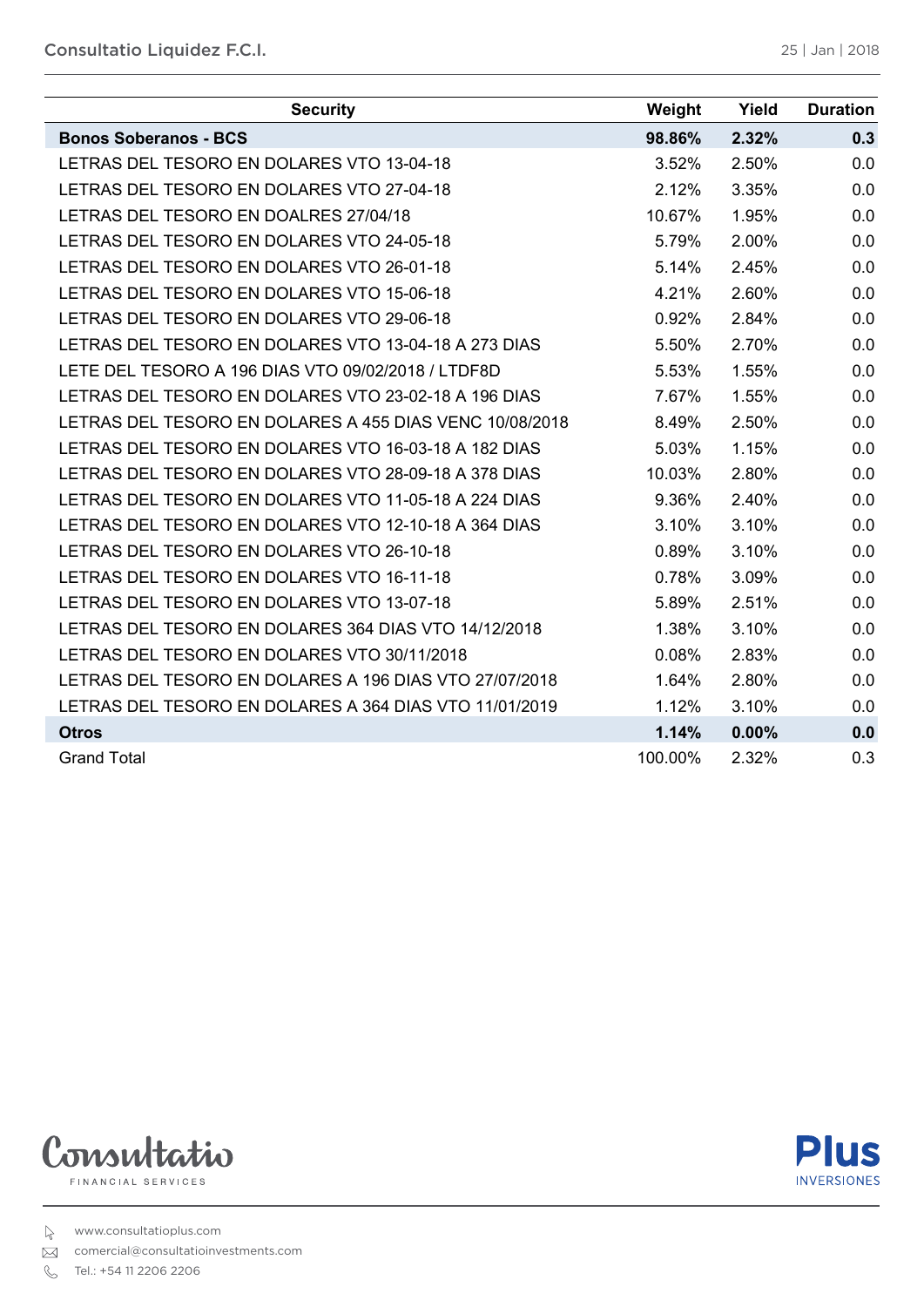| <b>Security</b>                     | Weight  | <b>MAR</b> | Over / Under |
|-------------------------------------|---------|------------|--------------|
| CRESUD S.A.C.I.F.Y A.               | 1.18%   | 3.22%      | $-2.04%$     |
| <b>OVOPROT INTERNATIONAL SA</b>     | 0.03%   | 0.00%      | 0.03%        |
| YPF S.A.-SPONSORED ADR              | 1.53%   | 0.00%      | 1.53%        |
| YPF S.A.-D                          | 11.09%  | 6.61%      | 4.48%        |
| <b>GRUPO SUPERVIELLE SA CL-B</b>    | 2.19%   | 1.90%      | 0.30%        |
| <b>BBVA BANCO FRANCES SA-ADR</b>    | 0.13%   | 0.00%      | 0.13%        |
| <b>BOLSAS Y MERCADOS ARGENTINOS</b> | 1.33%   | 3.30%      | $-1.97%$     |
| <b>BBVA BANCO FRANCES SA</b>        | 6.26%   | 3.79%      | 2.47%        |
| <b>BANCO MACRO SA-B</b>             | 5.59%   | 4.67%      | 0.93%        |
| <b>BANCO HIPOTECARIO SA-D SHS</b>   | 0.00%   | 1.42%      | $-1.42%$     |
| <b>GRUPO FINANCIERO GALICIA-B</b>   | 13.58%  | 8.24%      | 5.35%        |
| <b>GRUPO CONCESIONARIO DEL OEST</b> | 0.71%   | 1.39%      | $-0.68%$     |
| SIDERAR-A                           | 4.65%   | 4.32%      | 0.33%        |
| <b>ALUAR ALUMINIO</b>               | 2.27%   | 3.03%      | $-0.76%$     |
| TELECOM ARGENTINA S.A.-B            | 2.96%   | 2.75%      | 0.21%        |
| <b>TELECOM ARGENTINA SA-SP ADR</b>  | 2.40%   | 0.00%      | 2.40%        |
| <b>EMP DISTRIB Y COMERC NORTE</b>   | 6.88%   | 3.11%      | 3.77%        |
| EMP DISTRIB Y COMERC NOR-ADR        | 0.27%   | 0.00%      | 0.27%        |
| PAMPA ENERGIA SA-SPON ADR           | 0.35%   | 0.00%      | 0.35%        |
| PAMPA ENERGIA SA                    | 18.19%  | 8.97%      | 9.22%        |
| <b>DISTRIB DE GAS CUYANA SA-B</b>   | 0.66%   | 2.92%      | $-2.27%$     |
| <b>TRANSENER S.A.-B</b>             | 7.12%   | 4.93%      | 2.19%        |
| <b>TRANSPORTADOR GAS SUR-SP B</b>   | 0.17%   | 0.00%      | 0.17%        |
| <b>TRANSPORTADORA DE GAS SUR-B</b>  | 4.17%   | 3.47%      | 0.70%        |
| <b>TRANSPORTADORA GAS NORTE-C</b>   | 0.57%   | 3.43%      | $-2.86%$     |
| <b>Total Cartera Renta Variable</b> | 95.054% | 0.9818     | $-3.123%$    |
|                                     |         |            |              |

**Total Cartera Renta Fija 4.95%**

**Total Cartera de Inversiones 100.000%**



FINANCIAL SERVICES

www.consultatioplus.com

comercial@consultatioinvestments.com